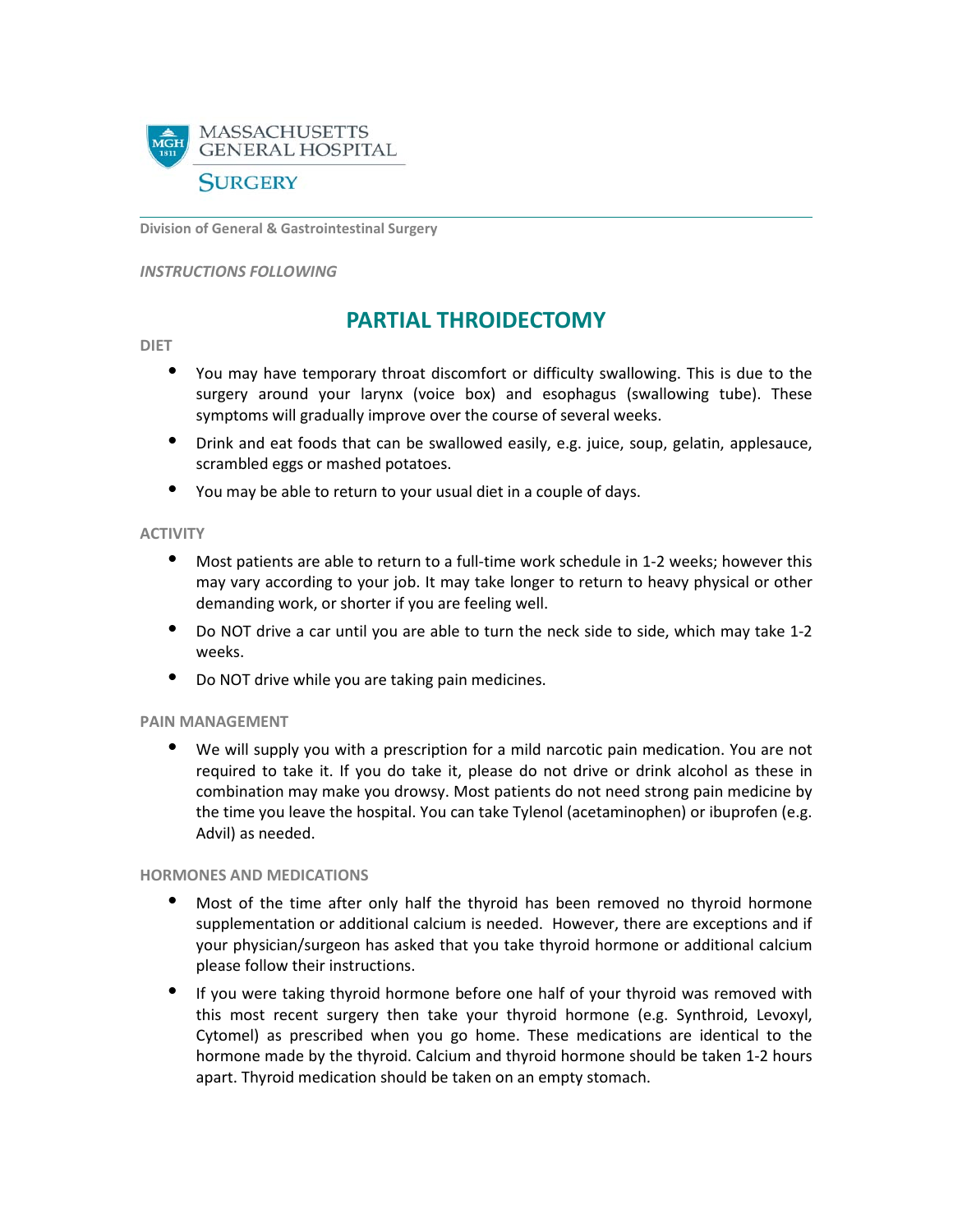Please resume your pre-hospital medications. You should follow-up with your primary care physician regarding new prescriptions and refills

# **INCISION CARE**

- Please leave the Steri-strips in place on your incision and allow them to fall off on their own. If they have not fallen off in 10-14 days, you may remove them yourself.
- You may shower 48 hours after surgery but please do not swim or soak in a tub for at least 2 weeks. After you are done showering, just pat your incision dry. If it is draining clear fluid, you can cover it with a dry dressing (such as gauze). Do NOT scrub with soap or washcloth for the first 10 days.
- Mild swelling at the incision site will go away in 4-6 weeks. The pink line will slowly fade to white during the next 6-12 months.
- Use a sunscreen (SPF#30 or higher) or wear a scarf for protection if in the sun for the first 6 months to a year as the sun can darken your scar.
- You may begin to use a moisturizing cream with vitamin E along the incision after 2 weeks.

# **COMMON PROBLEMS**

- Numbness of the skin under the chin or above the incision is normal and should go away in a few weeks.
- You may feel a lump or pressure in your throat sensation when swallowing for a few days.
- Your incision may feel itchy while it heals. Avoid rubbing or scratching if possible.
- You may feel neck stiffness, tightness, a pulling feeling, mild aching chest discomfort, headache, ear pain or congestion. Take a mild pain medicine such as *Tylenol* or *Advil*. Put heat on the area using a hot water bottle, heating pad or warm shower.
- Some people prefer to sleep with an extra pillow for the first few days after the surgery, this helps keep swelling around your incision to a minimum.
- Your voice may be hoarse or weak. Pitch or tone may change. You may have difficulty singing. This usually goes back to normal over 6 weeks to 6 months.
- After surgery, you may notice a change in your mood, emotional ups and downs, depression, irritability or fatigue and weakness. These changes will get better as time passes.
- You do not need to be at bed rest, being active is normally well tolerated within reason.
- If you are taking supplemental calcium or narcotics, you may also want to take a stool softener, such as over-the-counter Colace or Senna, to avoid constipation. Stay hydrated by drinking some extra water.

## **WHEN TO CALL YOUR DOCTOR**

• For any non-urgent questions, call your doctor's office or the nursing unit where you were a patient.